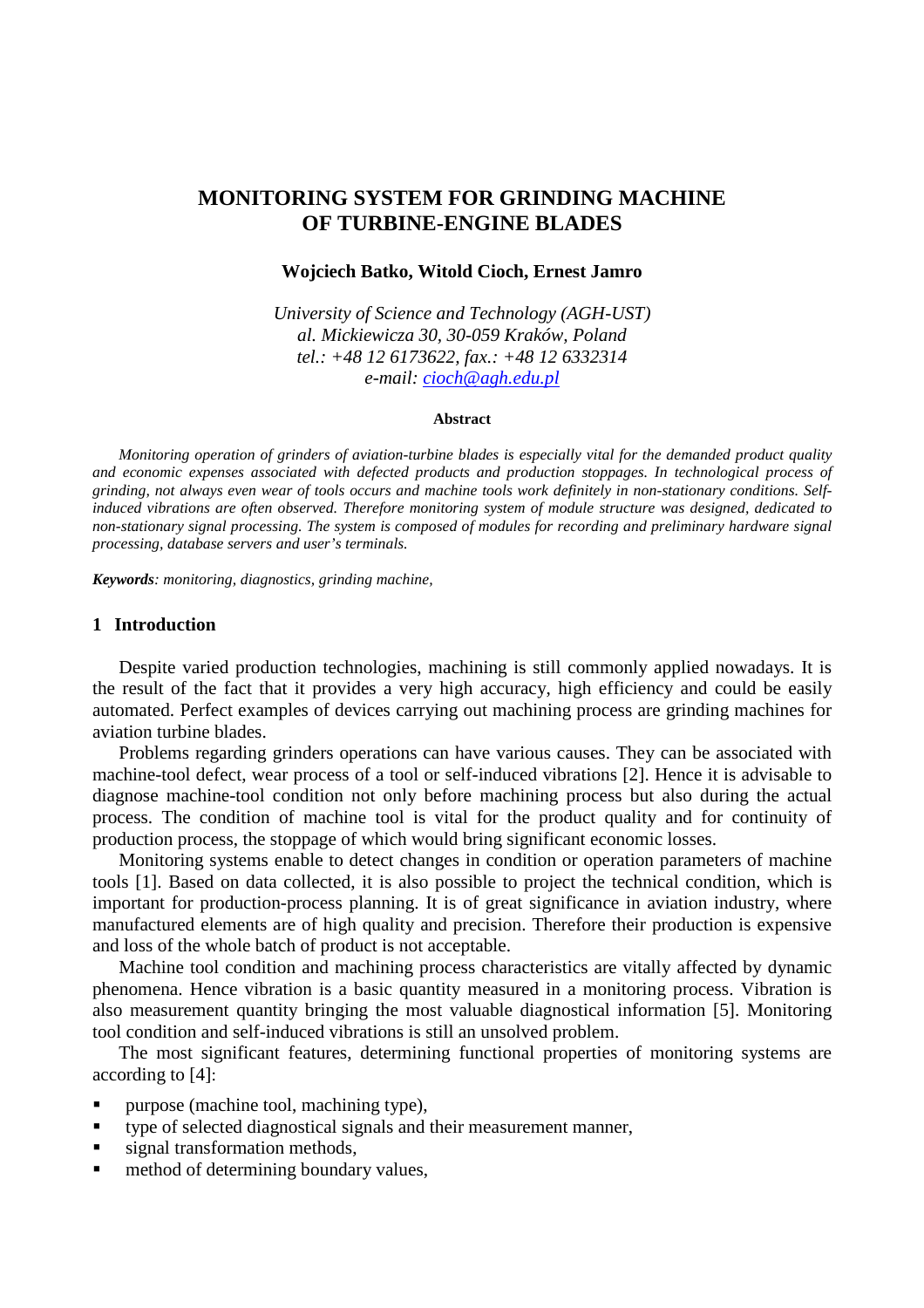- diagnostical inference methods,
- maintenance characteristics, interfaces.

Having those items in mind, an innovative monitoring system for grinder machine of aviation turbine blades has been designed.

## **2. Monitoring system**

The monitoring system for grinding machine includes methods and algorithms for signals acquisition, pre-processing, transmission and data processing and storage. Consequently, the whole system consists of the following modules:

- Programmable Unit for Diagnostic (PUD)
- Dedicated Server for data collection and processing
- Dedicated server for data storage with limited access for users.
- External users terminals for diagnostic signals analysis.

The block diagram of whole system is presented in Fig. 1.



*Fig. 1. The monitoring system block diagram* 

### **3. Signals acquisition and preprocessing**

Electronic implementations of signals acquisition and preprocessing are often disregarded in academic considerations. Nevertheless they often determine the diagnostic procedure and final results. Therefore in this section the electronic solutions for high-speed diagnostic devices will be considered.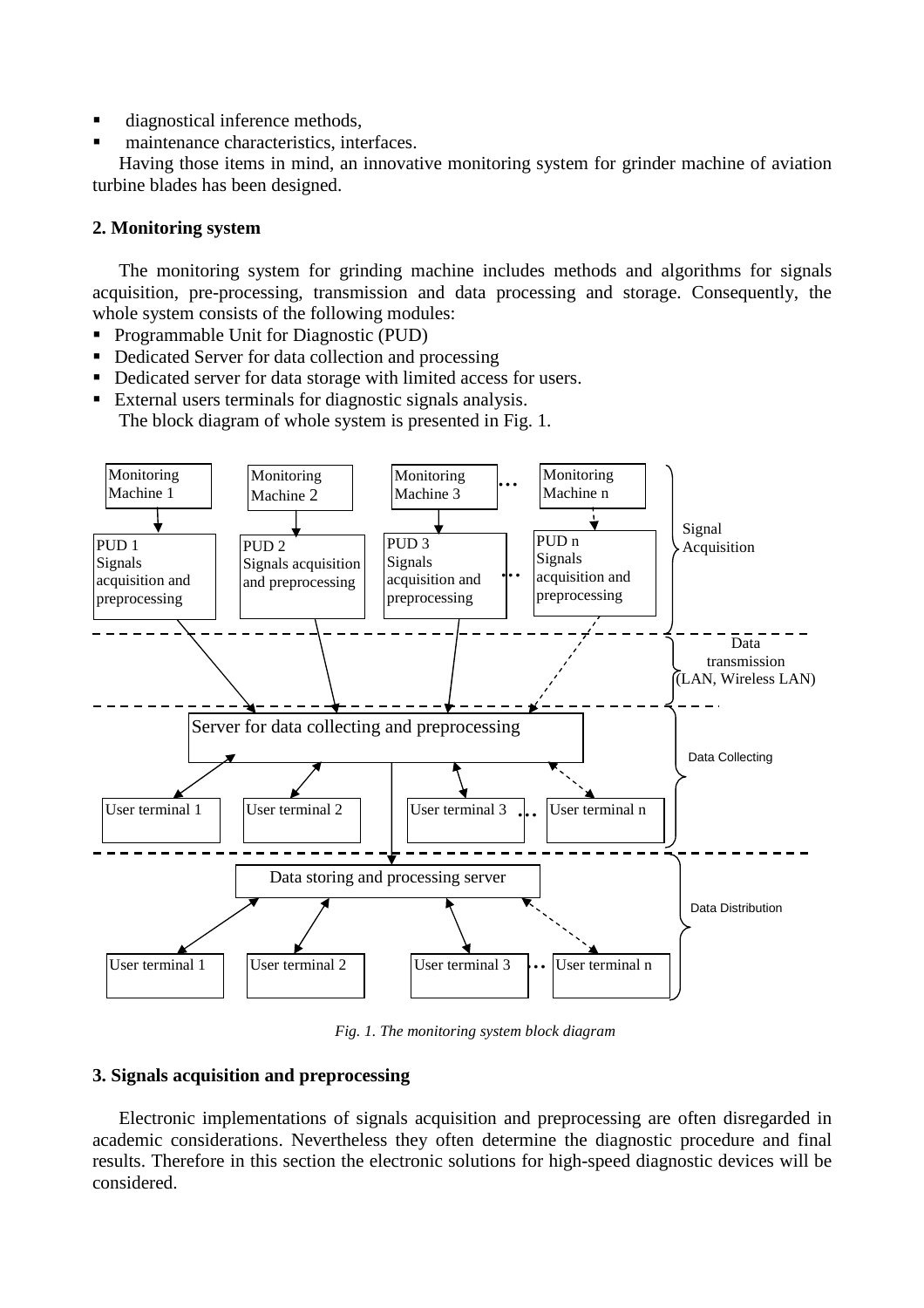Usually three different electronic solutions are considered:

- 1) General-purpose processors or digital signal processors (DSP)
- 2) Dedicated VLSI chipset Application Specific Integrated Circuit (ASIC)
- 3) Field Programmable Gate Arrays (FPGAs)

General-purpose processors (e.g. Pentium) or DSPs are very flexible, easy to be programmed and relatively cheap, nevertheless the signal sampling frequency and signal processing speed is relatively small. Consequently this solution is suitable for relatively slow diagnostic systems, for which signal-sampling frequency is roughly below 100kHz. The given threshold frequency differs for different algorithm complexity, number of channels, processor computing power and so on, therefore it should be regarded only as a rough number.

Dedicated (ASIC) solution is the best solution for mass-production devices for which the solved problem and algorithm is stable. This holds as device designing time and initial costs are high, but device per unit price is relatively low. Unfortunately, diagnostic devices are usually used only by specialists and therefore are produced in low-volume. Besides, the diagnostic algorithms are often adapted to different problems. This causes that this solution has rather only historical significance.

 For diagnostic systems for which data sampling frequency is above roughly 100kHz the FPGAs (Field Programmable Gate Arrays) solution is the best one. FPGAs can be programmed by an end-user in similar way as microprocessors, nevertheless they employ different design procedures, which causes that they can be designed only by electronics engineers. For FPGAs, sampling frequency is up to roughly 500 MHz; similarly data processing speed is also very high.

The most important feature of FPGAs is programmability, i.e. logic or arithmetic functions performed by FPGAs can be programmed according to user requirements. Therefore FPGAs resemble microprocessors. The most important difference is that microprocessors fetch instructions from external memory, and FPGAs have built-in configuration memory. Consequently, microprocessors waste time for fetching and decoding instructions, which limits their speed and level of parallelism; nevertheless the executed program can be relatively easily changed. Conversely, FPGAs can execute user functions relatively quickly and in parallel, as they do not waste time for fetching and decoding instructions.

The main disadvantage of FPGAs is that they can execute a limited number of logic (instructions) at a time and changing logic functionality (reconfiguring FPGAs) is time consuming. For microprocessors, the size of a machine instruction is usually about 1-8 Bytes. Conversely, for FPGAs configuration size is e.g. roughly 50 kB (Xilinx  $XC3S50$ ) ÷ 1.5MB (XC3S5000). Consequently, FPGAs reconfiguration requires relatively large amount of time (about 10-1000 ms) when FPGAs cannot execute any logic. Besides storing many different FPGA configurations is also difficult to be obtained because of large memory size. Summing up, FPGAs execute very quickly (in parallel) a limited number of instructions, but branching to another set of instructions (reconfiguring the FPGAs) is usually unacceptable. Consequently, it is recommended that FPGA perform only instructions that are executed in loop millions of times. Usually this is satisfied for data-driven algorithms, for which the same relatively simple algorithm is executed for a great number of times for different data.

#### **Hardware software co-design**

FPGAs and microprocessors complement each other, i.e. usually the most computationally intensive algorithms are data-driven algorithms, therefore they can be speed-up by FPGAs. On the others hand, program-driven algorithms, i.e. complex algorithms processed a limited number of times, cannot be easily implemented in FPGAs. Usually these algorithms are not computationally intensive and therefore are well suited for microprocessors. Partitioning an algorithm into software part (executed by microprocessors) and hardware part (executed by logic incorporated in FPGAs)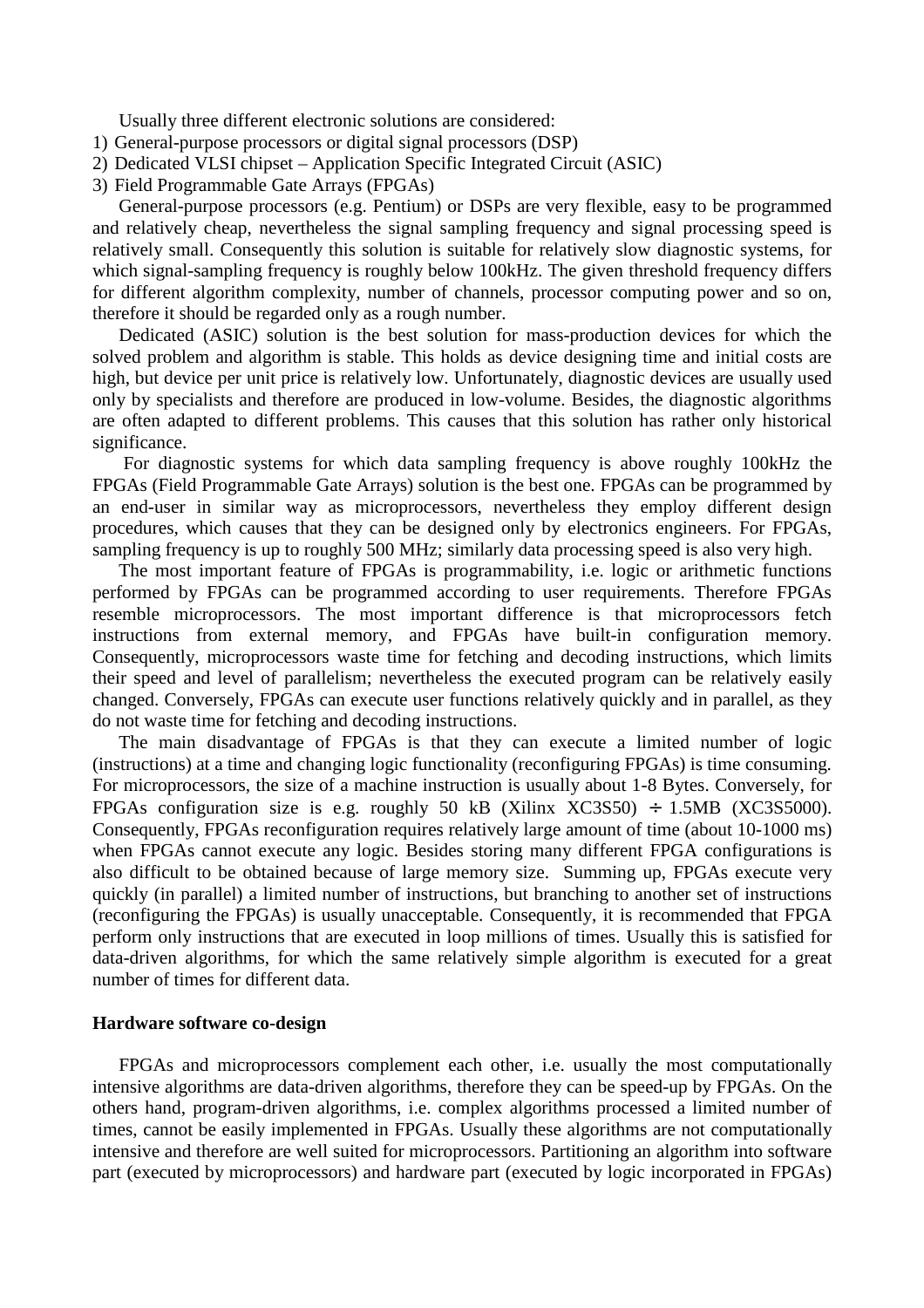is denoted as hardware-software co-design [49]. As hardware-software co-design is very efficient, FPGAs are often connected with microprocessors, i.e. two different chips (FPGA and microprocessors) are incorporated on the same PCB (Printed Circuit Board). Furthermore, FPGAs often incorporate microprocessors in the same chip, therefore combining hardware and software is more effortless.

## **Embedded Development Kit (EDK)**

FPGA design cycle is relatively difficult and time consuming. Almost every engineer can program microprocessors employing C/C++ or other high-level programming languages. Unfortunately, FPGAs can be designed only by limited-number of electronic engineers. Besides design cycle is difficult, error-prune and time-consuming. And last but not least, finding errors (debugging) FPGA designs is a major drawback, which is often overlooked. Therefore a dedicated Advance Programmable System Interface (APSI) [26] was employed in the developed system.

In order to speed-up FPGA design cycle, modular design is often adopted. Modules, denoted as Intellectual Property (IP) cores, which functions are well defined and tested, are supplied by different vendors and connected with each other. Each module is in charge for different tasks, e.g. external SDRAM memory interface, Analog Digit Converter (ADC) interface. To speed-up modular design Xilinx Embedded Development Kit (EDK) was employed. This software packet allows connecting different modules graphically. Consequently adding a microprocessor and employing hardware/software co-design is significantly quicker and easier. An example of a Huffman compression system design in EDK is given in fig. 2.



*Fig. 2. An example of EDK design [27]* 

### **Programmable Diagnostical Unit (PDU)**

Programmable Diagnostical Unit (PDU) is a device which core is FPGA device [6]. The block diagram of the PDU is shown in Fig. 3 and it incorporates the following parts:

- Four independent analog / digital modules on separate PCB.
- Two independent SDRAM memory banks, 64MB each, employed to store acquired data from analogue / digital modules and other temporal data.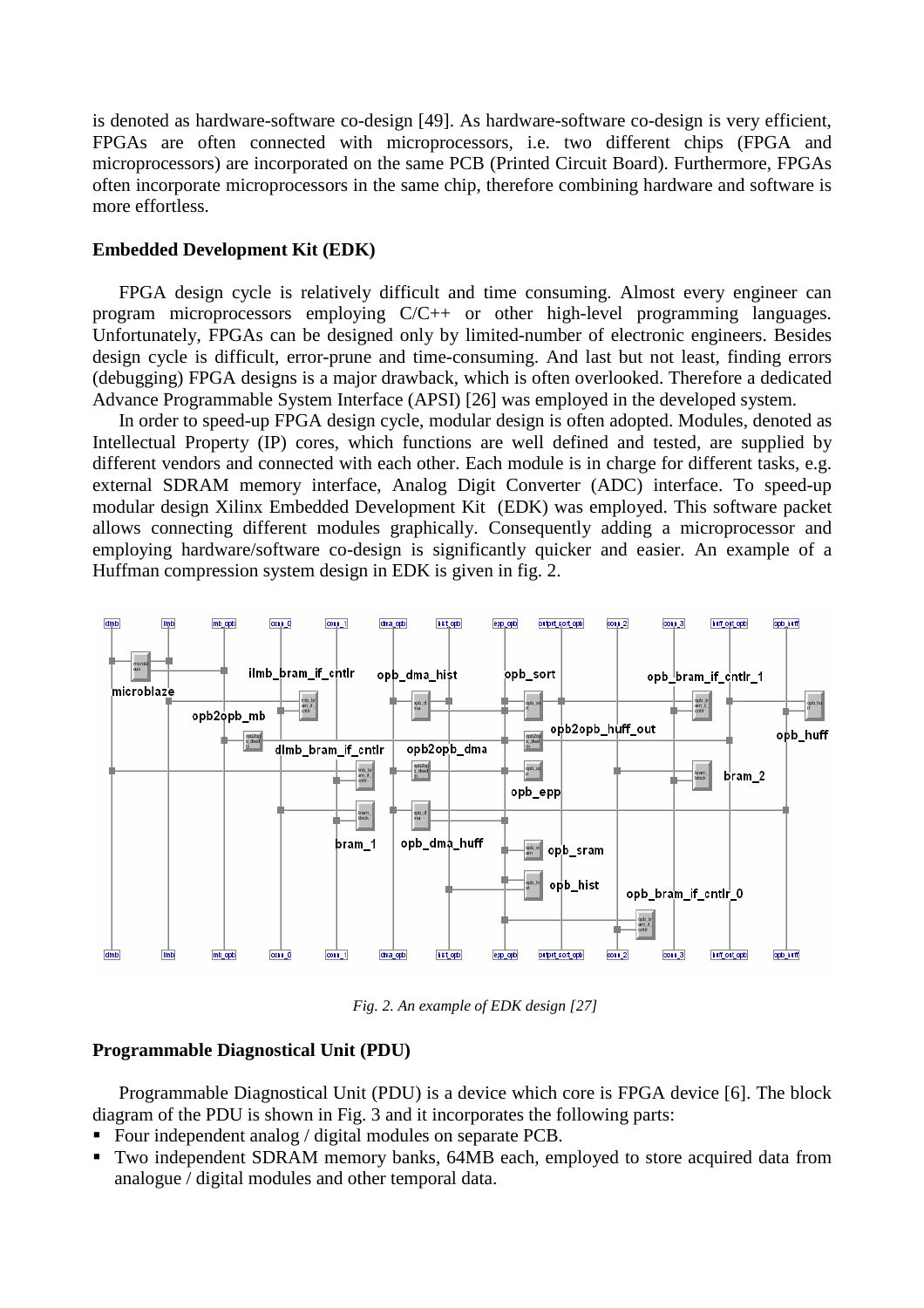- CPLD (Xilinx XC95144XL device) module employed to configure FPGA and to control the PUD in power stand-by mode.
- Flash memory (4MB) to store FPGA configuration, MicroBlaze program and other non-volatile data.
- Hard Disk Drive (HDD) to store high volume data
- **LCD** display employed to visualise the state of the device and results for acquired data.
- Exercise Keyboard allows user to control the PUD and to start  $\ell$  stop data acquisition.
- PC computer communication by Parallel or Serial Ports.

Besides, the PDU incorporates some optional devices: Compact Flash memory, VGA display, PC keyboard, and Ethernet and Radio Communication modules.



*Fig. 3 Block diagram of the PDU* 

The PDU incorporates four independent analog / digital boards. These boards include Analog Digital Converters (ADC), input signal amplifiers with digitally controlled level of amplification and ICP sensor interface. Each analog board incorporates 2 channels 16-bit 500kS/s each or 4 channels 16-bit 250kS/s each, consequently up to 8 (16-channels) can be acquired by the PUD. It should be noted that changing analog / digital board requires FPGA configuration to be changed. Fortunately modular design in EDK significantly reduces designing time.

### **Data servers**

To increase data security and to improve data visualization, data are stored on two independent servers. On the first server, data coming directly from the signal acquisition unit are collected. Then they may be preprocessed in order to decrease the data volume and to select only important diagnostic estimates. Then preprocessed data are stored in a local database and are transferred to the second server. The main task of the second server is data backup and data distribution as a database or by HTTP protocols on WWW. As a result end users can access data by users terminals, which need not advance diagnostic programs. This solution allows controlling data access to a limited number of users. Besides any data access or modification can be recorded in the system.

In the database apart from acquired signals some additional information, as acquisition time, sampling frequency and amplifier settings may be stored. The database allows also storing some additional information as an exact place of signals acquisition, grinding machine information and